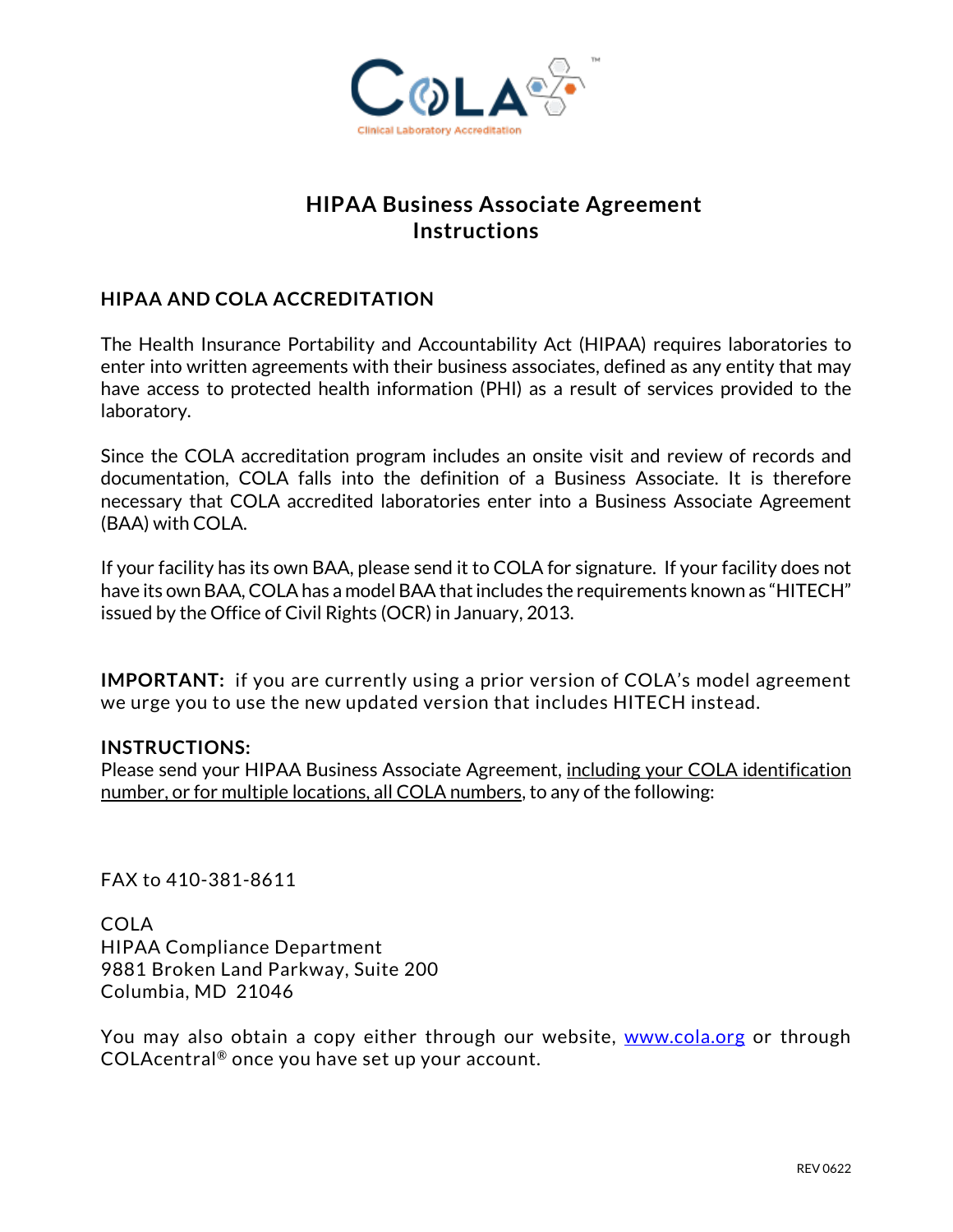

## **BUSINESS ASSOCIATE AGREEMENT**

In order to comply with the Health Insurance Portability and Accountability Act of 1996, Subtitle D of the Health Information Technology for Economic and Clinical Health Act of 2009 (HITECH), and all regulations and guidance promulgated thereunder (collectively "HIPAA"), this Business Associate Agreement (this "Agreement") is made and entered into by and between

(the "Covered Entity")

andCOLA Inc. (the "Business Associate"). This Agreement supersedes any previous business associate agreements between the parties.

#### **1. DEFINITIONS.**

a.  $\frac{45}{2}$   $\frac{12}{2}$  shall have the meaning given to the term "breach" at 45 C.F.R. § 164.402.

b.  $\frac{ePHI'}{ePHI'}$  shall have the meaning given to the term "electronic protected health information" under the Security Rule at 45 C.F.R. § 160.103, as applied to the information created, received, maintained, or transmitted by the Business Associate from or on behalf of Covered Entity.

c. **Individual** shall have the meaning given to such term under the Privacy Rule, including, but not limited to, 45 C.F.R. § 160.103 and shall include a person who qualifies as a personal representative in accordance with 45 C.F.R. § 164.502(g).

d. "*Privacy Rule*" shall mean the Standards for Privacy of Individually Identifiable Health Information at 45 CFR Part 160 and Part 164, Subparts A and E.

e. "Protected Health Information" or "PHI" shall have the meaning given to such term under the Privacy Rule, including, but not limited to, 45 C.F.R. § 160.103, as applied to the information created, received, maintained, or transmitted by Business Associate from or on behalf of Covered Entity.

 f. "Security Rule" shall mean the Security Standards for the Protection of Electronic Protected Health Information at 45 CFR Part 160 and Part 164, Subparts A and C.

g. "Subcontractor" shall have the meaning given to the term "subcontractor" at 45 C.F.R. § 160.103.

h. Any other terms used, but not otherwise defined, in this Agreement shall have the same meaning as those terms in HIPAA. Any inconsistency in the definition of a capitalized term shall be resolved in favor of a meaning that permits compliance with HIPAA.

**2. PERMITTED USES AND DISCLOSURES OF PHI.** Except as otherwise limited in this Agreement, Business Associate may do any or all of the following:

a. Use or Disclosure Under Agreement. Use or disclose PHI to perform laboratory testing, inspection, accreditation services and/or other services for Covered Entity, provided that such use or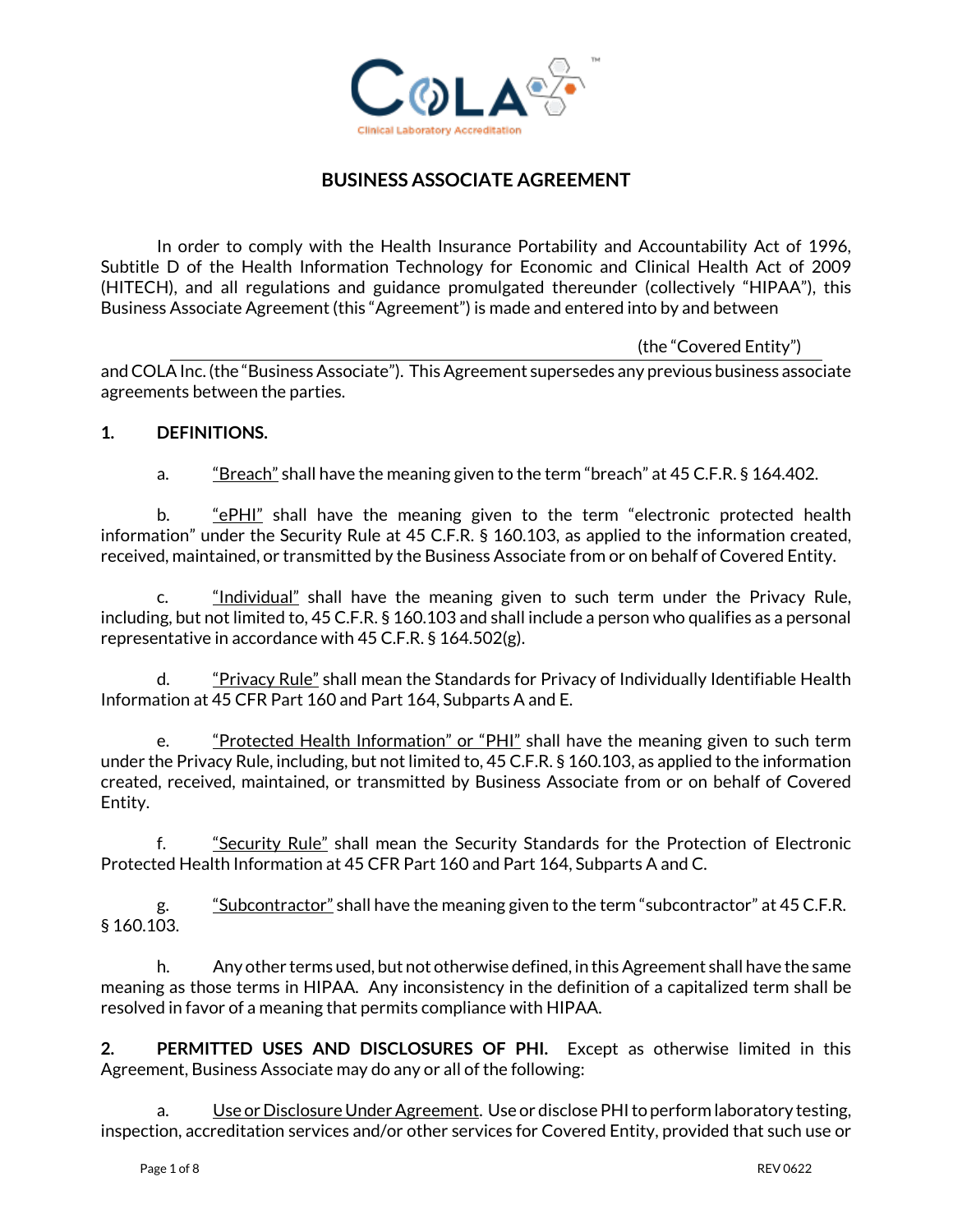

disclosure would not violate any applicable state law or the Privacy Rule if done by Covered Entity. Notwithstanding the foregoing, Business Associate may use and disclose PHI for purposes identified in Section 2(b) and (c) of this Agreement. Business Associate agrees not to use or disclose PHI other than as permitted or required by the Agreement or as Required by Law.

b. Use for Administration. Use PHI, but only to the minimum extent necessary for the proper management and administration of Business Associate or to carry out the legal responsibilities of Business Associate.

c. Disclosure for Administration or as Legally Required. Disclose PHI, but only to the minimum extent necessary for the proper management and administration of Business Associate, or to carry out the legal responsibilities of Business Associate, provided that: (i) the disclosures are Required by Law, or (ii) Business Associate obtains reasonable assurances from the person to whom the information is disclosed that it shall remain confidential and shall be used or further disclosed only as Required by Law or for the purpose for which it was disclosed to the person, agent, or other entity including a Subcontractor (which purpose must be consistent with the limitations imposed upon Business Associate pursuant to this Agreement), and that the person, agent, or other entity, including a Subcontractor, agrees to promptly notify Business Associate of any instances of which it is aware in which the confidentiality of the information has been breached.

d. Use for Reporting of Violations. Use PHI to report violations of law to appropriate federal and state authorities, consistent with 45 C.F.R. § 164.502(j)(l).

e. Use for Data Aggregation Services. Use PHI to provide Data Aggregation services relating to the health care operations of Covered Entity, as permitted by 45 C.F.R. § 164.504(e)(2)(i)(B), but only if requested by Covered Entity in writing.

### **3. OBLIGATIONS AND ACTIVITIES OF BUSINESS ASSOCIATE.**

a. Limited by this Agreement and Law. Business Associate may not use or disclose PHI other than as permitted or required by this Agreement or as Required by Law.

b. Compliance with HIPAA. To the extent that Business Associate is, pursuant to this Agreement, responsible for carrying out an obligation of Covered Entity under HIPAA, Business Associate shall comply with the requirements of HIPAA that apply to Covered Entity in the performance of such obligation.

c. Appropriate Safeguards. Business Associate shall use appropriate safeguards and, where applicable, comply with the Security Rule with respect to ePHI, to prevent use or disclosure of PHI other than as provided for by this Agreement.

d. Reporting of Improper Use or Disclosure. Business Associate shall report to Covered Entity any use or disclosure of PHI not provided for by this Agreement, including Breaches of Unsecured PHI as required at 45 C.F.R. § 164.410, and any Security Incident without unreasonably delay after becoming aware of such use or disclosure or Security Incident and, with regard to a Breach, in no event later than forty-five (45) days following a Discovery of such Breach. In the case of a Breach, Business Associate shall provide Covered Entity with the information required pursuant to 45 C.F.R. § 164.410(c).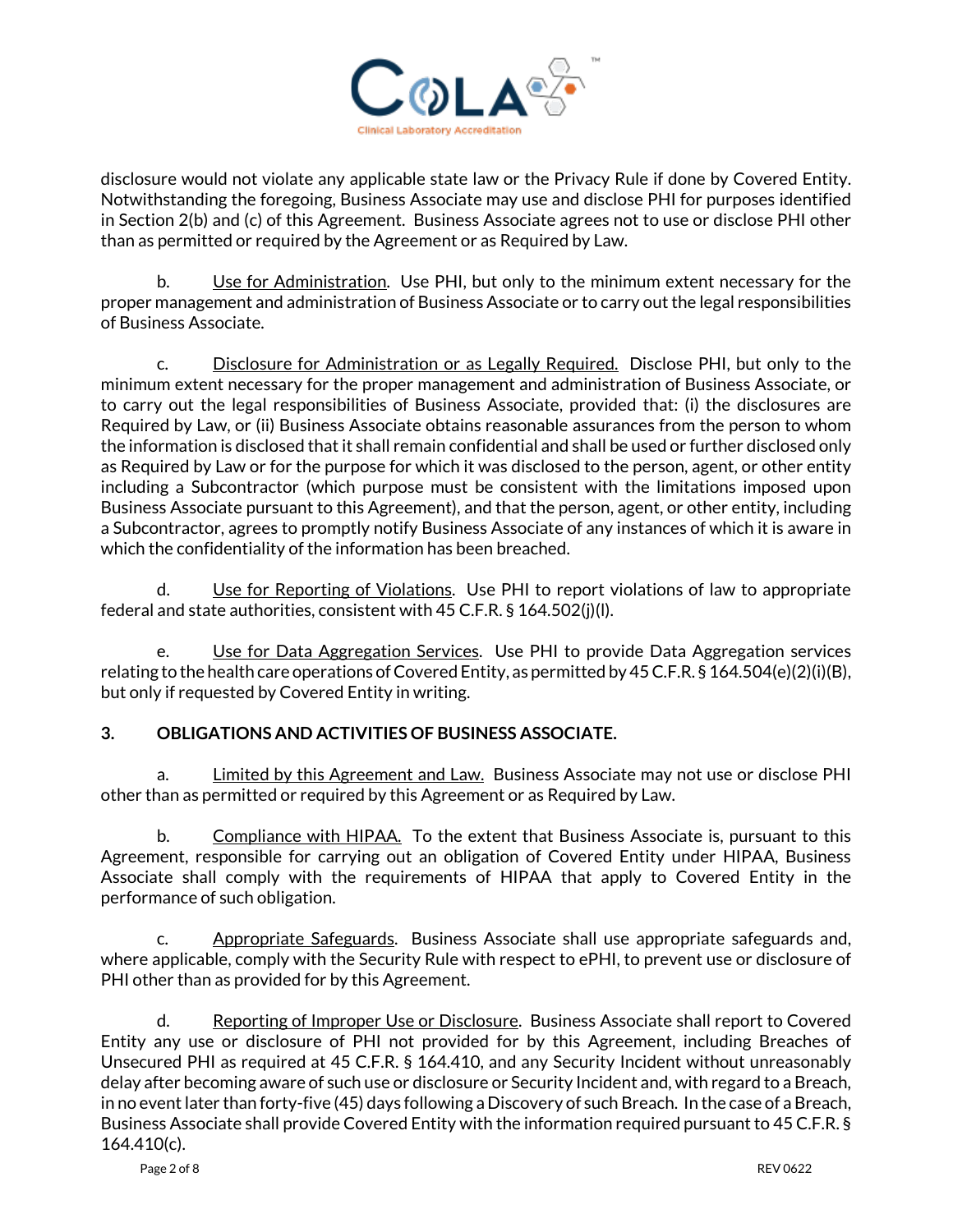

 e. Subcontractors. If Business Associate discloses PHI to a Subcontractor or allows a Subcontractor to create, receive, maintain, or transmit PHI or ePHI on its behalf, Business Associate must, in accordance with 45 C.F.R. §§ 164.308(b)(2), and  $164.502(e)(1)(ii)$ , ensure that such Subcontractor agrees to the same restrictions, conditions, and requirements that apply to Business Associate with respect to such information by entering into a written arrangement with Subcontractor that complies with 45 C.F.R. §§ 164.314(a) and 164.504(e). If Business Associate becomes aware of a pattern of activity or practice of a Subcontractor that would constitute a material Breach or violation of the written agreement between Business Associate and Subcontractor, Business Associate shall (1) take reasonable steps to cure such Breach or end the violation, as applicable, or terminate such written agreement with such Subcontractor, and (2) promptly report such material Breach or violation by the Subcontractor to Covered Entity in writing.

 f. Access to PHI. To the extent that Business Associate maintains PHI in a Designated Record Set, Business Associate shall provide access to such PHI to Covered Entity in the time and manner that meets the requirements of 45 C.F.R. § 164.524.

 g. Amendment of PHI. To the extent that Business Associate maintains PHI in a Designated Record Set, Business Associate shall make amendment(s) to PHI in a Designated Record Set that Covered Entity directs or agrees to, at the request of Covered Entity, and in the time and manner that meets the requirements of 45 C.F.R. § 164.526.

h. Accounting of Disclosures. Business Associate shall provide to Covered Entity an accounting of the disclosures of an Individual's PHI, and in a time and manner that meets the requirements of 45 CFR § 164.528 and, as of the applicable effective date, Section 13405(a) of HITECH.

 i. Governmental Access to Records. Business Associate shall make its internal practices, books and records relating to the use and disclosure of PHI received from, or created or received by Business Associate on behalf of, Covered Entity available to the Secretary for purposes of the Secretary determining Covered Entity's compliance with HIPAA. No attorney-client, accountantclient, or other legal privilege shall be deemed to have been waived by Covered Entity or Business Associate by virtue of Business Associate's compliance with this provision.

Mitigation. Business Associate agrees to mitigate, to the extent practicable and required by law, any harmful effect that is known to Business Associate of a use or disclosure of PHI by Business Associate (or by any other person to whom Business Associate has disclosed PHI) in violation of the requirements of this Agreement.

 k. Minimum Necessary. Business Associate agrees that, to the extent practicable, it shall only request, use and disclose PHI in the form of a limited data set (as defined in 45 C.F.R. § 164.514(e)(2)), and that in all other cases it shall only request, use or disclose the minimum necessary amount of PHI necessary to accomplish the purpose of the request, use or disclosure. The parties recognize that it is the responsibility of the Covered Entity to determine whether the requested data is minimally necessary, and Covered Entity agrees not to disclose any PHI that is not minimally necessary to Business Associate.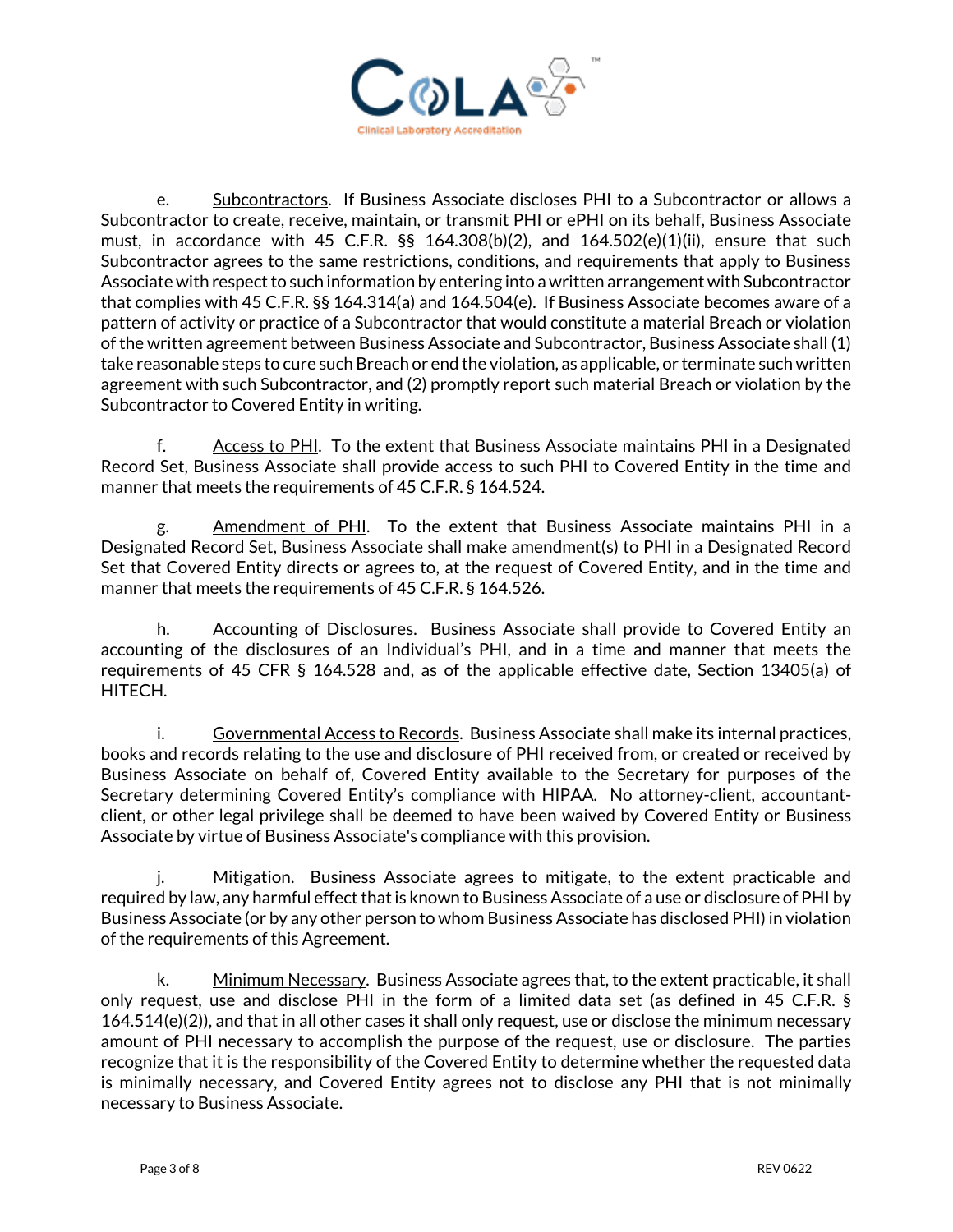

 l. Communicate with Other Business Associates. In connection with the performance of its services, activities, and/or functions to or on behalf of Covered Entity, Business Associate may disclose information, including PHI, to other business associates of Covered Entity that have been identified in writing by Covered Entity. Likewise, Business Associate may use and disclose information, including PHI, received from other business associates of Covered Entity, as if this information was received from, or originated with, Covered Entity.

 m. Documentation. All documentation that is required by this Agreement and HIPAA shall be retained by Business Associate for six (6) years from the date of creation or when it was last in effect, whichever is later.

### **4. OBLIGATIONS OF COVERED ENTITY.**

a. Notice of Privacy Practices. Covered Entity acknowledges that it is solely responsible for developing, updating and providing a notice of privacy practices, on behalf of itself, in accordance with 45 C.F.R. § 164.520. Covered Entity shall notify Business Associate of any limitations in its notice of privacy practices, to the extent that such limitations may affect Business Associate's use or disclosure of PHI.

b. Notification of Revocations. Covered Entity shall notify Business Associate of any changes in, or revocation of, authorization by an Individual to use or disclose PHI, to the extent that such changes or revocation may affect Business Associate's use or disclosure of PHI.

c. Notification of Restrictions. Covered Entity covenants and agrees that it shall notify Business Associate of any restriction to the use or disclosure of PHIthat Covered Entity has agreed to, or is required to abide by, in accordance with 45 C.F.R. § 164.522, to the extent that such restriction may affect Business Associate's use or disclosure of PHI.

d. Permissible Requests. Covered Entity shall not request Business Associate to use or disclose PHI in any manner that would not be permissible under the Privacy Rule if done by Covered Entity.

#### **5. TERM AND TERMINATION.**

a. Term. The term of this Agreement shall commence as of the date hereof, and shall continue in full force and effect from year-to-year, but shall terminate as of the earliest of (i) the termination of the business relationship between the parties, (ii) the termination of this Agreementfor cause as described in Section 5(b), (iii) the termination of this Agreement by mutual agreement of the parties, or (iv) the termination of this Agreement under applicable federal, state or local law.

b. Termination for Cause. Upon either party's determination of a Breach of a material term by the other party, the non-Breaching party shall provide the Breaching party with written notice of that Breach in sufficient detail to enable the Breaching party to understand the specific nature of that Breach and afford the Breaching party an opportunity to cure the Breach; provided, however, that if the Breaching party fails to cure the Breach within thirty (30) days of receipt of such notice, the non-Breaching party may terminate this Agreement.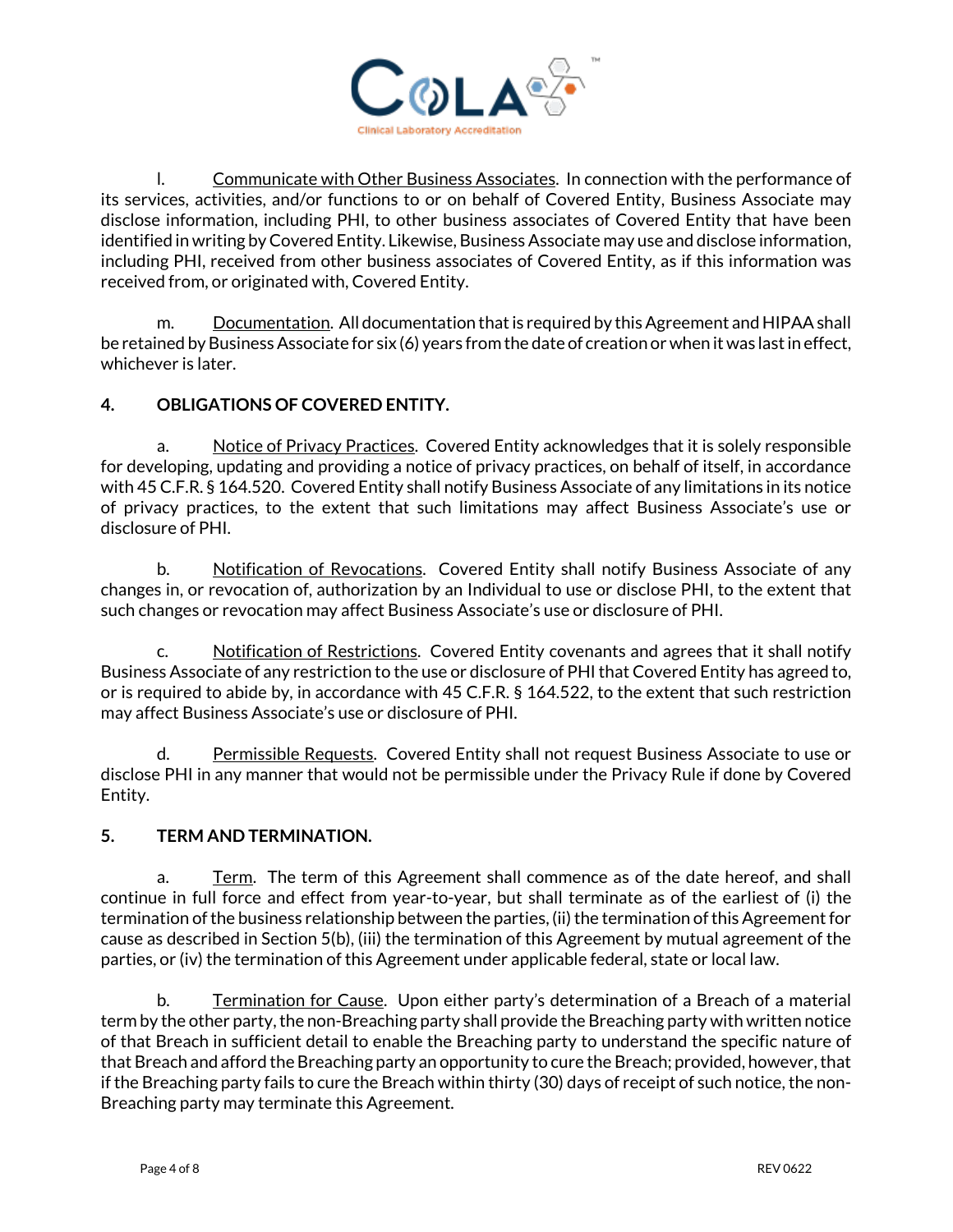

#### c. Effect of Termination

(i) Upon termination of this Agreement for any reason, Business Associate shall return or destroy, all PHI received from, or created, received, maintained, or transmitted by Business Associate on behalf of, Covered Entity that Business Associate still maintains in any form, as well as the documentation required by 45 C.F.R. § 164.530(j)(1) (all of which shall be collectively referred to as PHI for purposes of this Section 5(c)(i)). Business Associate shall retain no copies of such PHI.

(ii) If return or destruction of all PHI is not feasible, Business Associate shall:

(1) Retain only that PHI that is necessary for Business Associate to continue its proper management and administration or to carry out its legal responsibilities;

(2) Return to Covered Entity or destroy the remaining PHI that Business Associate still maintains in any form;

(3) Extend the protections of this Agreement to any retained PHI, continue to use appropriate safeguards, and comply with the Security Rule with respect to ePHI in order to prevent use or disclosure of the retained PHI other than as provided for in this Section 5(c)(ii), for as long as Business Associate retains the PHI;

(4) Not use or disclose the PHI retained by Business Associate other than for the purposes for which such PHI was retained and subject to the same conditions set forth in Section 2(b) of this Agreement that applies prior to termination; and

(5) Return to Covered Entity or destroy the PHI retained by Business Associate when it is no longer needed by Business Associate for its proper management and administration or to carry out its legal responsibilities.

(iii) These provisions shall apply to PHI that is in the possession of Subcontractors or agents of Business Associate.

(iv) Business Associate shall certify to Covered Entity that it has destroyed or returned all such PHI requested to be destroyed or returned, as the case may be.

(v) Any PHI that Business Associate destroys shall be destroyed in accordance with

HIPAA.

### **6. MISCELLANEOUS.**

a. Amendment; No Waiver. This Agreement shall be automatically amended to comply with any changes made to HIPAA after the date of execution of this Agreement, unless the parties agree by mutual consent not to have the Agreement automatically amended. The parties shall take all necessary action to reflect automatic amendments from time to time. Except as provided above, no waiver, change, modification, or amendment of any provision of this Agreement shall be made unless it is in writing and is signed by the parties hereto. The failure of either party at any time to insist upon strict performance of any condition, promise, agreement or understanding set forth herein shall not be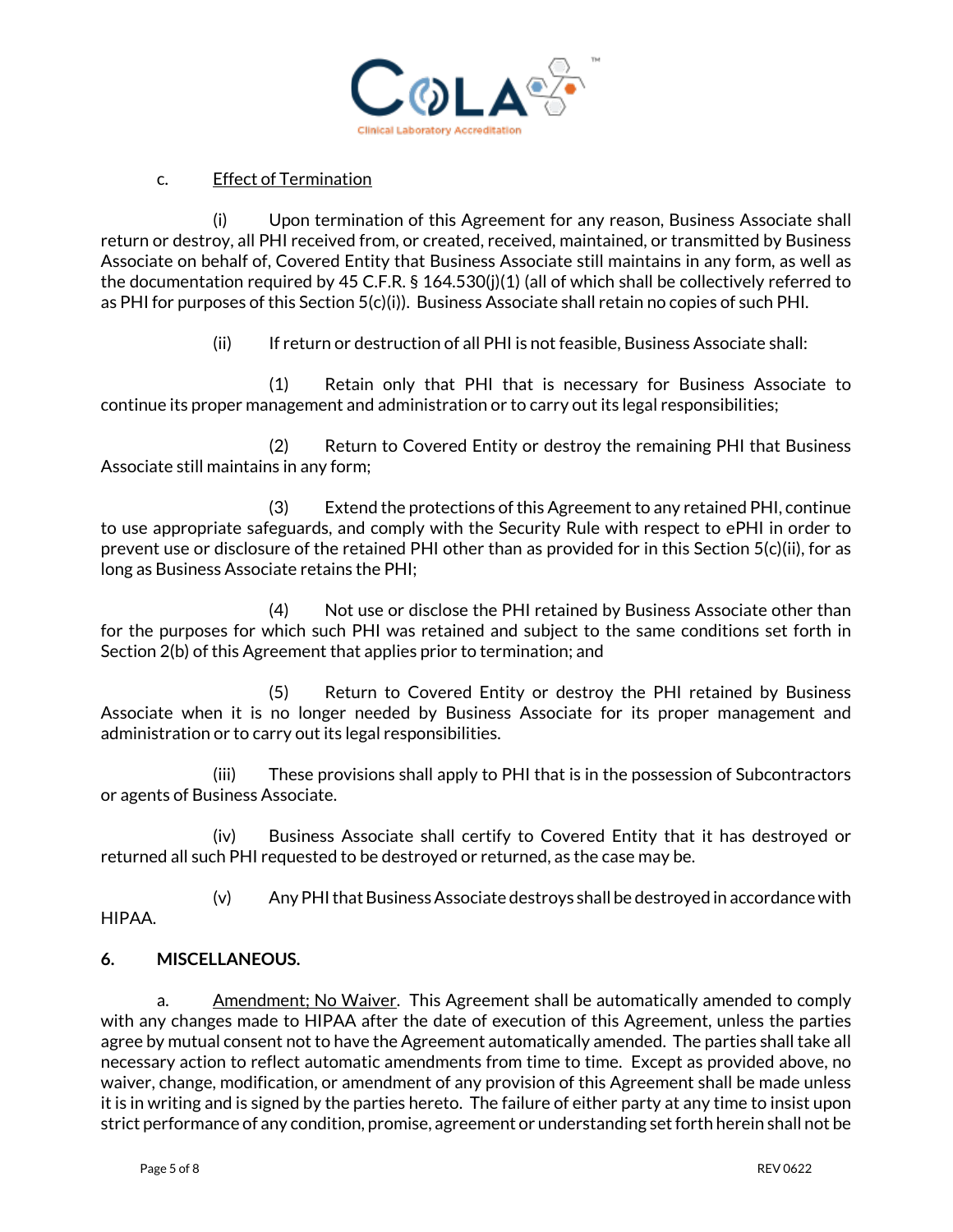

construed as a waiver or relinquishment of the right to insist upon strict performance of the same condition, promise, agreement or understanding at a future time.

b. Headings. The titles and headings set forth at the beginning of each Section hereof are inserted for convenience of reference only and shall in no way be construed as a part of this Agreement or as a limitation on the scope of the particular provision to which it refers.

Survival. All of the respective rights and obligations of Business Associate under Section 3(m) and Section 5(c) of this Agreement shall survive the termination of this Agreement.

d. <u>Interpretation</u>. Any ambiguity in this Agreement shall be resolved in favor of a meaning that permits compliance with HIPAA. In the event of an inconsistency between the provisions of this Agreement and the mandatory terms of HIPAA, as may be expressly amended from time-to-time by the Secretary, or as a result of interpretations by the Secretary, a court, or another regulatory agency with authority over the parties, the interpretation of the Secretary, such court, or regulatory agency shall prevail.

e. Invalid or Unenforceable Provision. The provisions of this Agreement shall be severable. The invalidity or unenforceability of any particular provision of this Agreement shall be construed, in all respects, as if such invalid or unenforceable provision had been omitted, and shall not affect the validity and enforceability of the other provisions hereof.

 f. Nonassignability: Benefits and Burdens. Neither party may assign its rights, or delegate its duties or obligations, under this Agreement without the prior written consent of the other party, which consent shall not be unreasonably withheld. This Agreement shall be binding upon, and shall inure to the benefit of, the parties hereto and their respective successors.

 g. Governing Law. Except to the extent preempted by applicable federal law, this Agreement shall be construed, administered and governed under the laws of State of Maryland.

h. Entire Agreement. This Agreement constitutes the entire agreement between Covered Entity and Business Associate with respect to the matters described herein. Any prior agreements, statements, promises, negotiations, inducements, or representations, either oral or written, made by either party or agent of either party, that are not contained in this Agreement shall be of no force or effect.

 i. Notices. All notices hereunder shall be in writing, and either delivered by hand, or sent by mail, or delivered in such other manner as the parties may agree upon, to the addresses listed on the signature page.

 j. Counterparts. This Agreement may be executed in separate counterparts, none of which need contain the signatures of both parties, and each of which, when so executed, shall be deemed to be an original, and such counterparts shall together constitute and be one and the same instrument.